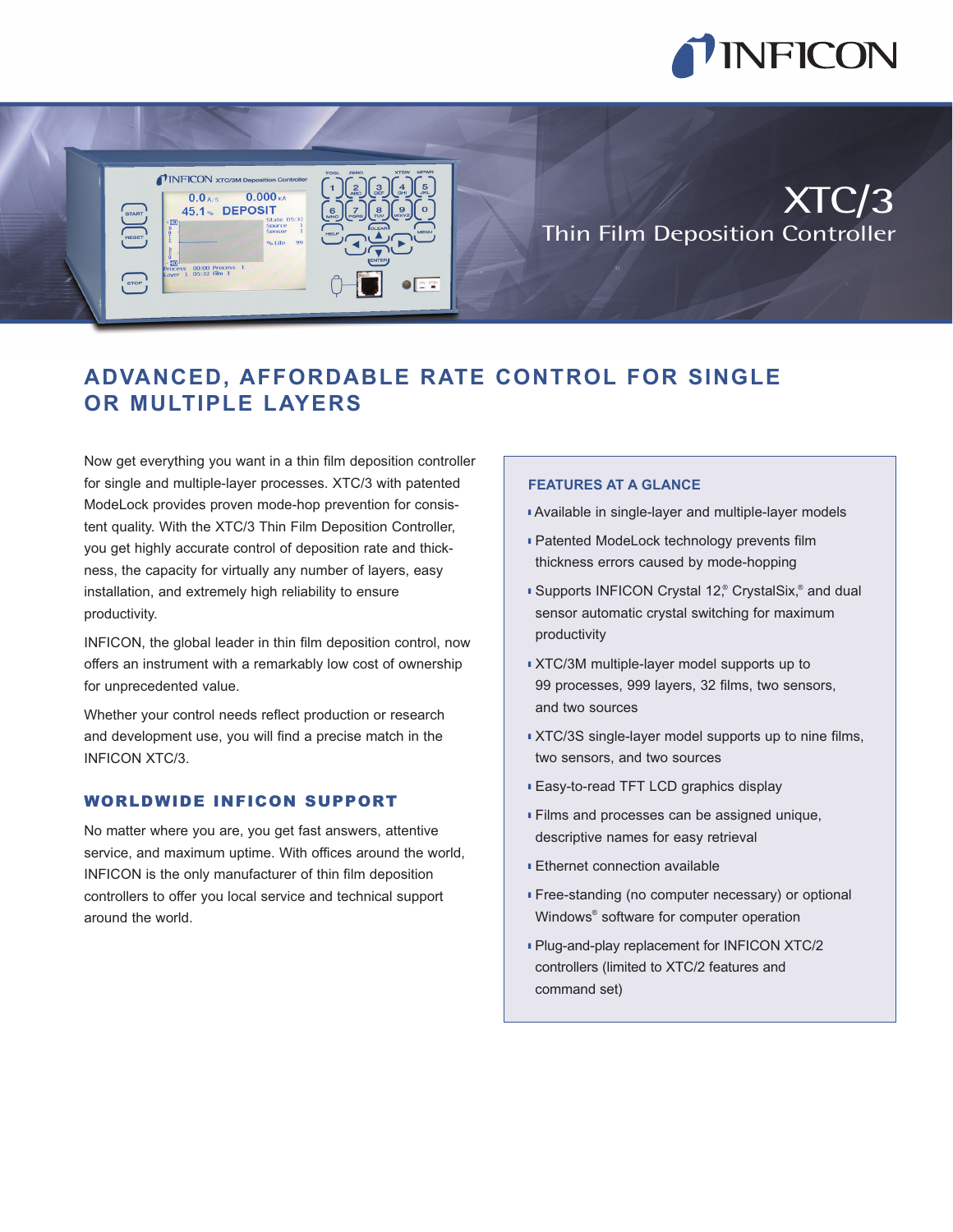## ORDERING INFORMATION

XTC/3S – Single-Layer Controller



XTC/3M – Multiple-Layer Controller